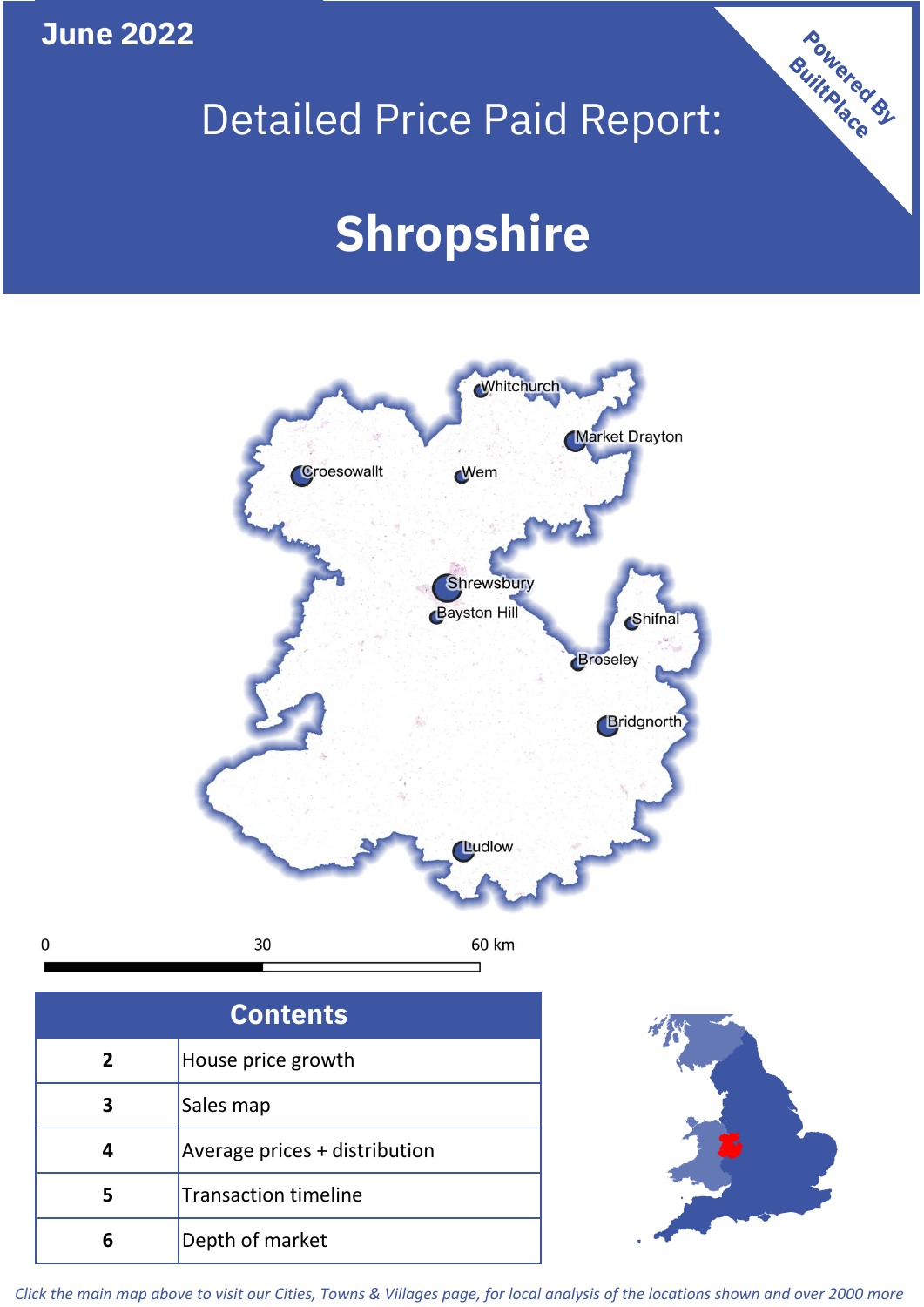### **Headline Data**

|                     | <b>Current level</b> | 3 month  | <b>Annual</b> | 5 year   | 10 year |
|---------------------|----------------------|----------|---------------|----------|---------|
| <b>House prices</b> | £264,949             | 3.1%     | 11.3%         | 31.6%    | 56.8%   |
| <b>Transactions</b> | 4,846                | $-14.2%$ | 2.6%          | $-10.0%$ | 52.4%   |

# **House Price Growth (April 2022 data)**

#### *Annual Change in House Prices*



House prices in Shropshire grew by 11.3% in the 12 months to April 2022 (based on 3-month smoothed data). By comparison national house prices grew by 10.7% and prices in the West Midlands grew by 10.9% over the same period.

Shropshire house prices are now 35.1% above their previous peak in 2007, compared to +45.8% for the West Midlands and +52.9% across England.



#### *Year-To-Date Change in House Prices, December to April*

Local prices have grown by 4.5% in 2022 so far, compared to growth of 4.0% over the same period last year.

#### *Source: OS OpenData; UK House Price Index (Contains HM Land Registry data © Crown copyright)*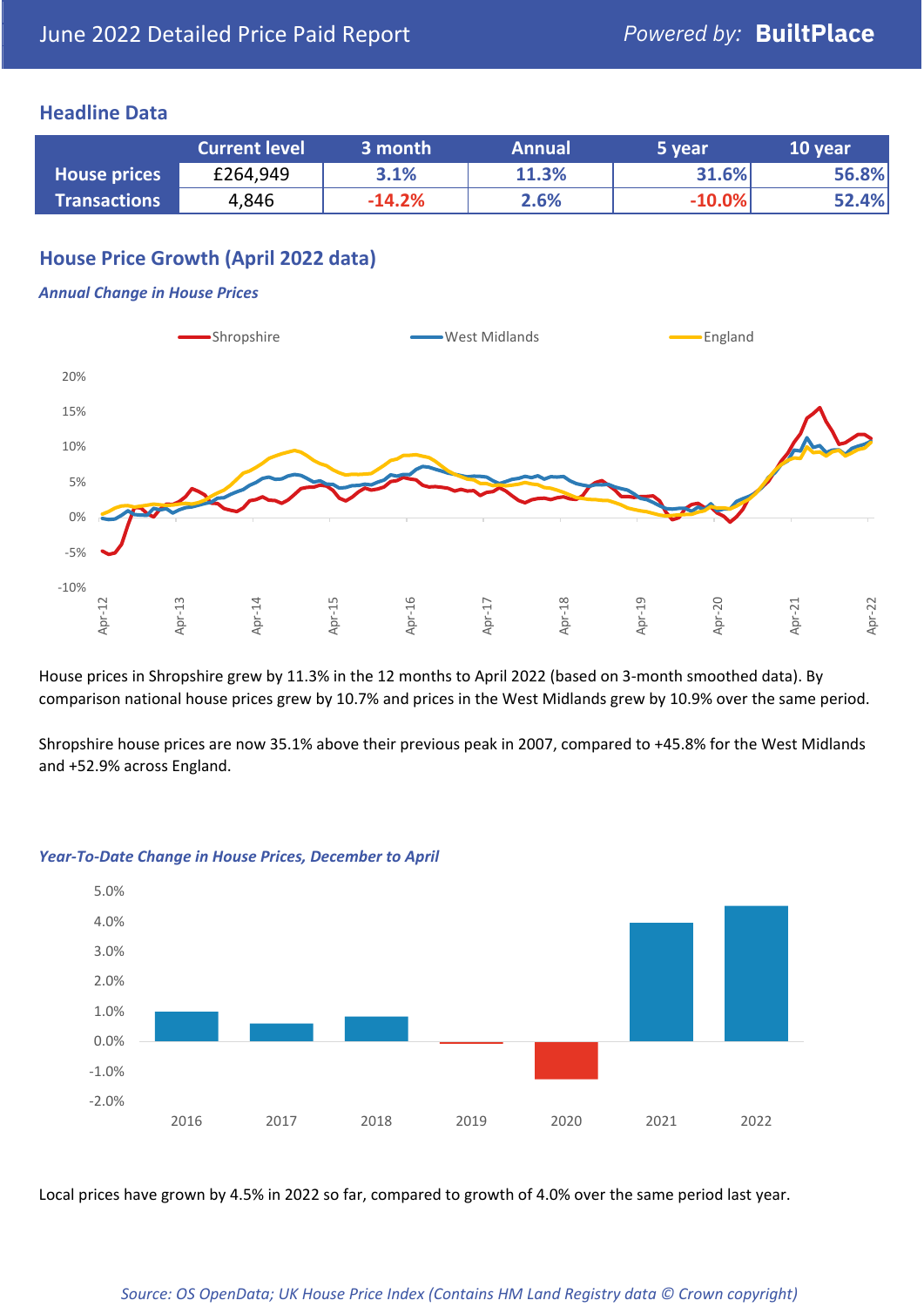# **House Price Map**

*12 months to April 2022*



*Each point is one postcode, coloured by the average value relative to all sales in this local authority (price bands are LA-specific quintiles).*

# **Map Key**

| Min      | <b>Max</b> |                            |
|----------|------------|----------------------------|
| Up to    | £163,000   | 1st quintile / lowest 20%  |
| £163,000 | £213,000   | 2nd quintile               |
| £213,000 | £274,000   | 3rd quintile               |
| £274,000 | £380,000   | 4th quintile               |
| £380,000 | and over   | 5th quintile / highest 20% |

*Source: OS OpenData; UK House Price Index (Contains HM Land Registry data © Crown copyright)*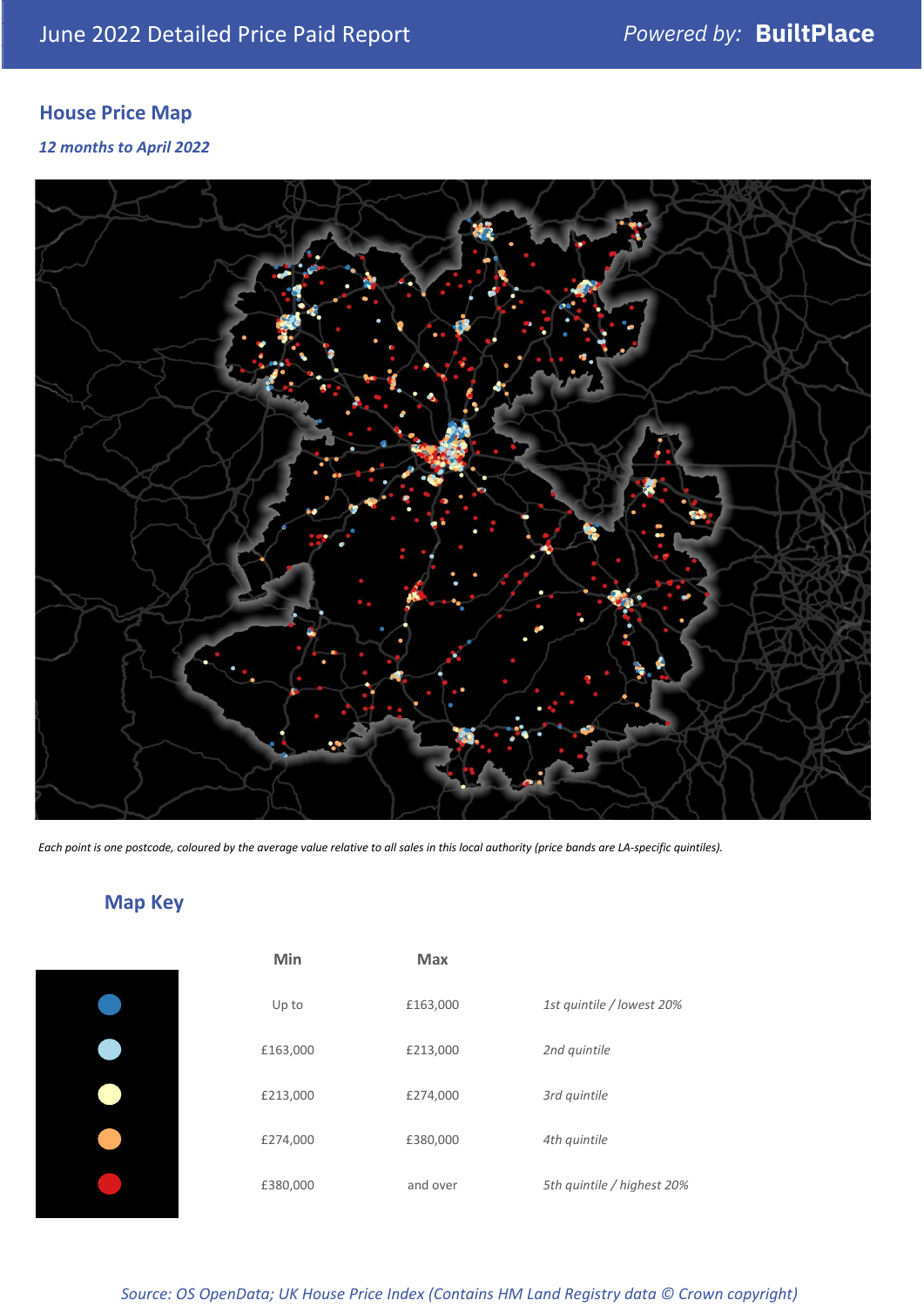# **Average House Price by Property Type**

#### *12 months to April 2022*



|                 | <b>New</b> | <b>Second hand</b> |  |  |
|-----------------|------------|--------------------|--|--|
| <b>Flat</b>     | £256,150   | £147,783           |  |  |
| <b>Terraced</b> | £200,264   | £208,199           |  |  |
| Semi-detached   | £226,045   | £233,815           |  |  |
| <b>Detached</b> | £324,698   | £404,907           |  |  |

## **House Price Distribution by Year**

*All properties, by price band and calendar year (2020 = year to date)*

|                    | 1997 | 2002 | 2007 | 2012 | 2017 | 2019 | 2020 |
|--------------------|------|------|------|------|------|------|------|
| <b>Under £100k</b> | 83%  | 48%  | 5%   | 9%   | 5%   | 3%   | 4%   |
| £100-200k          | 15%  | 39%  | 54%  | 55%  | 45%  | 32%  | 31%  |
| E200-300k          | 1%   | 10%  | 24%  | 22%  | 29%  | 30%  | 33%  |
| £300-400k          | 0%   | 2%   | 9%   | 9%   | 13%  | 17%  | 14%  |
| £400-500k          | 0%   | 1%   | 5%   | 3%   | 5%   | 9%   | 7%   |
| £500k-1m           | 0%   | 0%   | 2%   | 2%   | 3%   | 9%   | 9%   |
| £1-2m              | 0%   | 0%   | 0%   | 0%   | 0%   | 0%   | 1%   |
| <b>Over £2m</b>    | 0%   | 0%   | 0%   | 0%   | 0%   | 0%   | 0%   |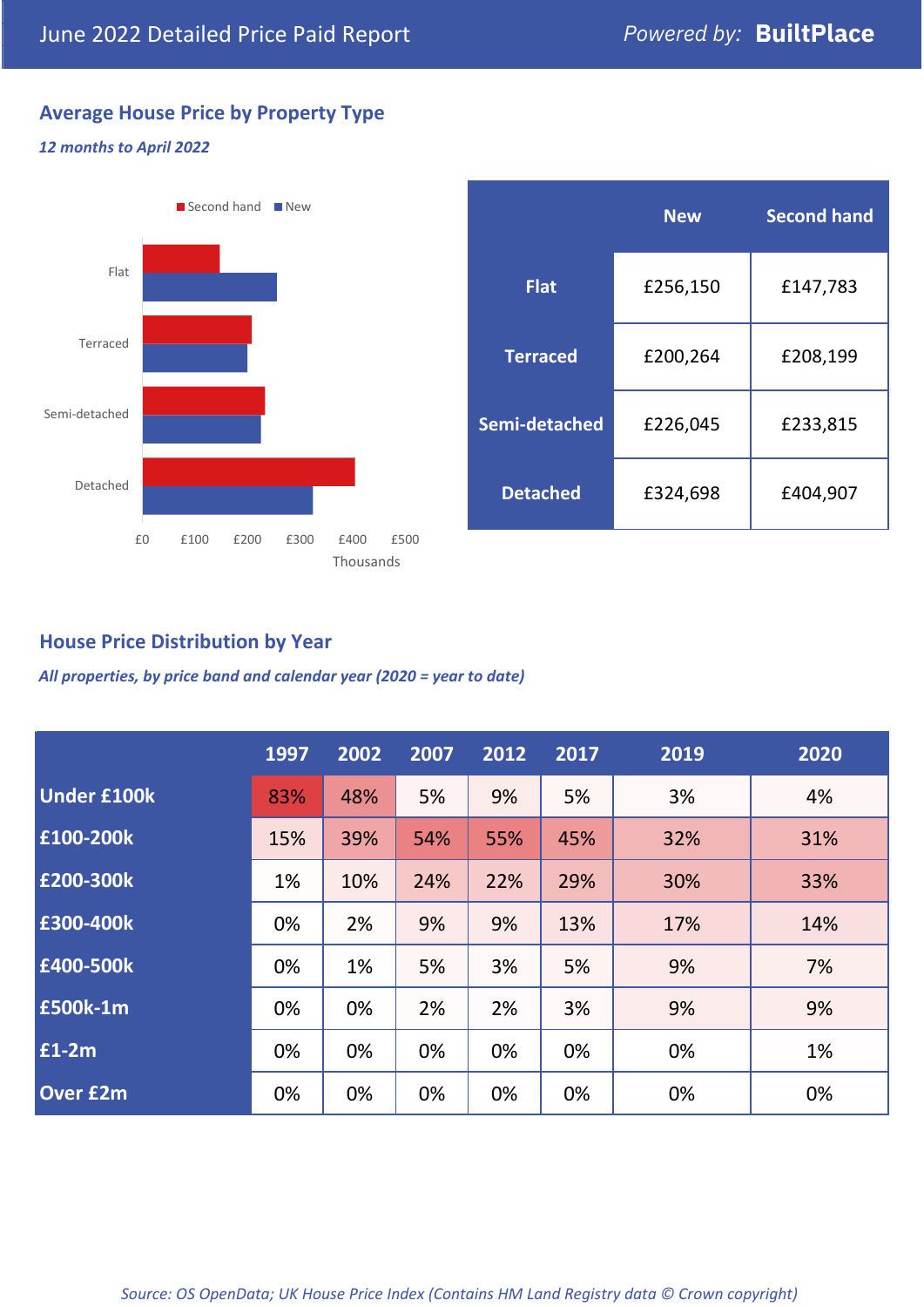# **Transactions (February 2022 data)**

*Annual Transactions, Indexed (2001-05 average = 100)*



There were 4,846 transactions in Shropshire during the 12 months to February 2022. This is 80% of the average from 2001-05 and suggests activity is below pre-downturn levels.

Transactions in Shropshire have grown by 0.9% since 2014, compared to changes of -4.1% for West Midlands and -7.7% for England.



#### *Cash and New Build Sales as % of Total, by Year*

*Note: The data on this page EXCLUDES transactions identified as transfers under a power of sale/repossessions, buy-to-lets (where they can be identified by a mortgage), and transfers to non-private individuals - i.e. it comprises only Land Registry 'A' data.*